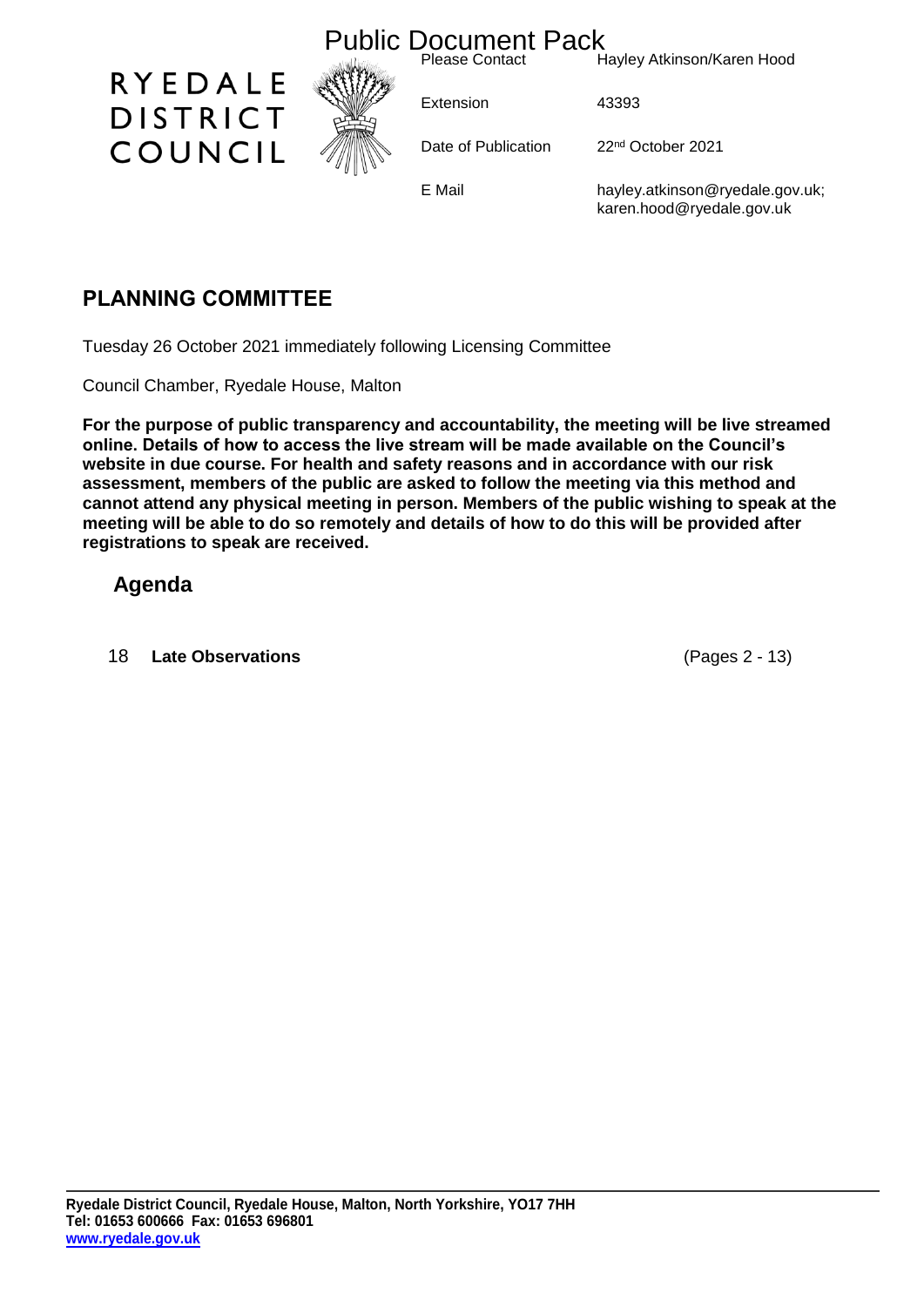

|           | Please Contact: Hayley Atkinson |
|-----------|---------------------------------|
| Extension | 43393                           |
| Email:    | Hayley.atkinson@ryedale.gov.uk  |

All Members of the Planning Committee Ref: Agendas/Planning/20 Council Solicitor Head of Planning Planning and Regulation Technical Support Manager Agenda Item 18<br>
RYEDALE<br>
DISTRICT<br>
COUNCIL<br>
All Members of the Planning Committee<br>
Head of Planning<br>
Planning and Regulation Technical Support Manag<br>
22<sup>rd</sup> October 2021<br>
Dear Councillor<br>
Meeting of the Planning Committee

22nd October 2021

Dear Councillor

### **Meeting of the Planning Committee – 26th October 2021**

With reference to the above meeting I enclose for your attention the late observations received since despatch of the agenda.

All items for the late observations relate to:

Item 11 – 21/00861/FUL

Yours sincerely

Mrs Karen Hood Planning and Regulation Technical Support Manager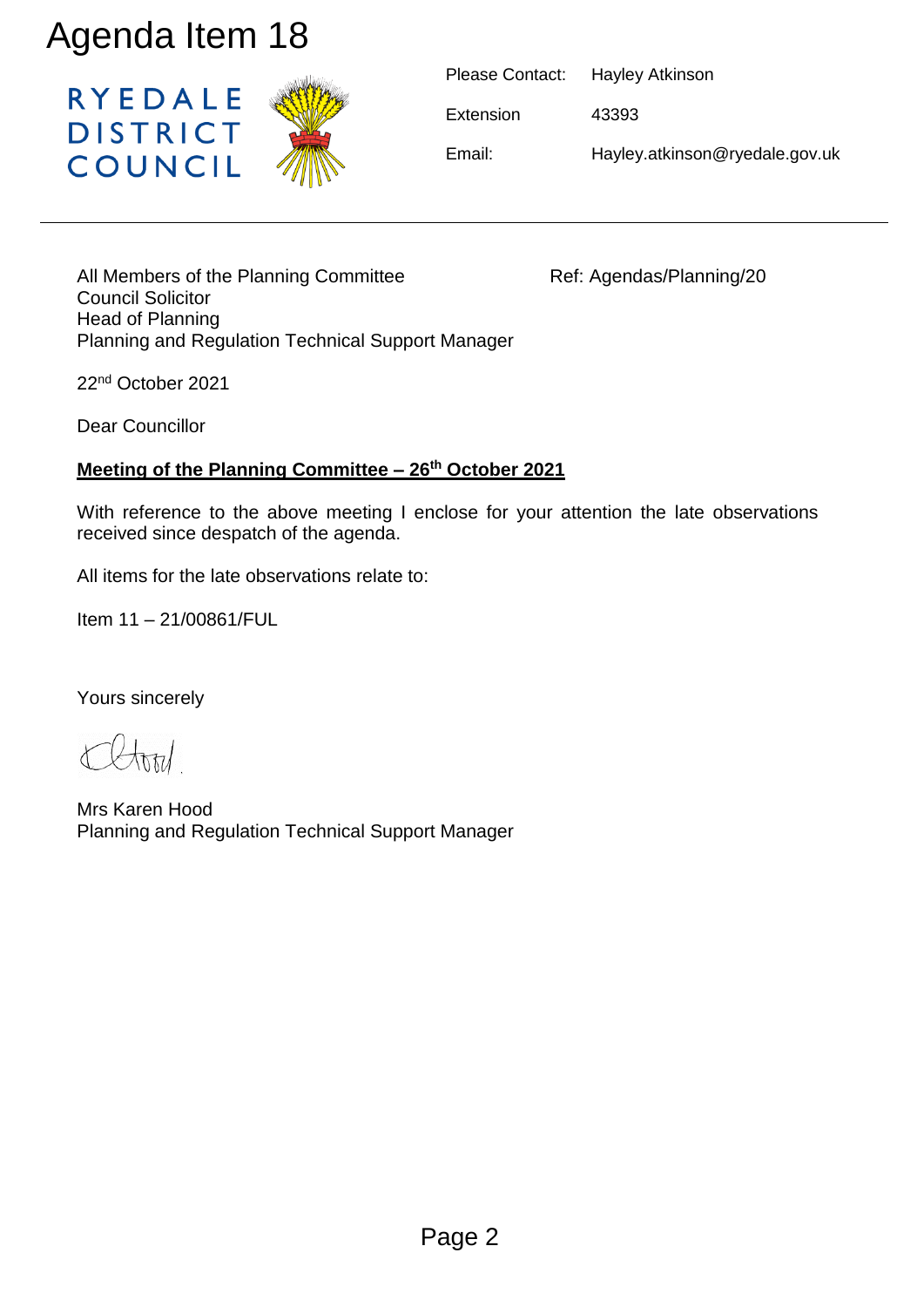

# **YORK CAMRA OPPOSES PLANNING APPLICATION: 21/00861/FUL**

York CAMRA would like to add our unequivocal support to local residents of Thornton le Clay who, by an overwhelming majority, strongly oppose the permanent loss of The White Swan, which although closed at the moment could still be reopened and play a pivotal role in village life and under the correct business model run successfully and viably.

Given this public house has been serving the residents of Thornton le Clay and Foston for 150+ years, there is an obligation incumbent on any owner of the property to maintain this pub as the community asset it is, in line with principles of sustainability and good stewardship for current and future generations.

We cannot speculate as to the real intent of the current owners when they purchased the pub, but find it beyond comprehension that there was such a significant lack of due diligence, which they admitted to, when speaking with independent expert Mike Hughes:

- "…*the owners confirmed that prior to purchase of the public house they took no professional advice in relation to the property as a public house or its condition"*
- *"The current owner confirmed to us during our inspection of the property that these works have been undertaken by the owner with little consultation to any relevant authority or licensed trade professional."*

We take a particularly dim view of the casual disregard by the owner of formal planning processes and an approach of *"it is better to ask for forgiveness than permission"* can in no way be condoned by approving this application. Nor can any excuse that the owner didn't know any better be given any credibility, given ignorance or mistake of law is no defence.

Other councils have taken a similar view to us, as evidenced by Carlisle City Council issuing an [enforcement notice](https://www.newsandstar.co.uk/news/16701749.man-ordered-to-turn-his-home-back-into-village-pub/) to the owner of The Centurion Inn at Walton, near Brampton. The owner had applied for retrospective planning permission, after using the pub as a dwelling without planning permission.

Bearing all this in mind, we would like to outline some key material reasons why The White Swan should be retained as a public house regardless of whether planning permission is sought in the correct manner or in this case retrospectively.

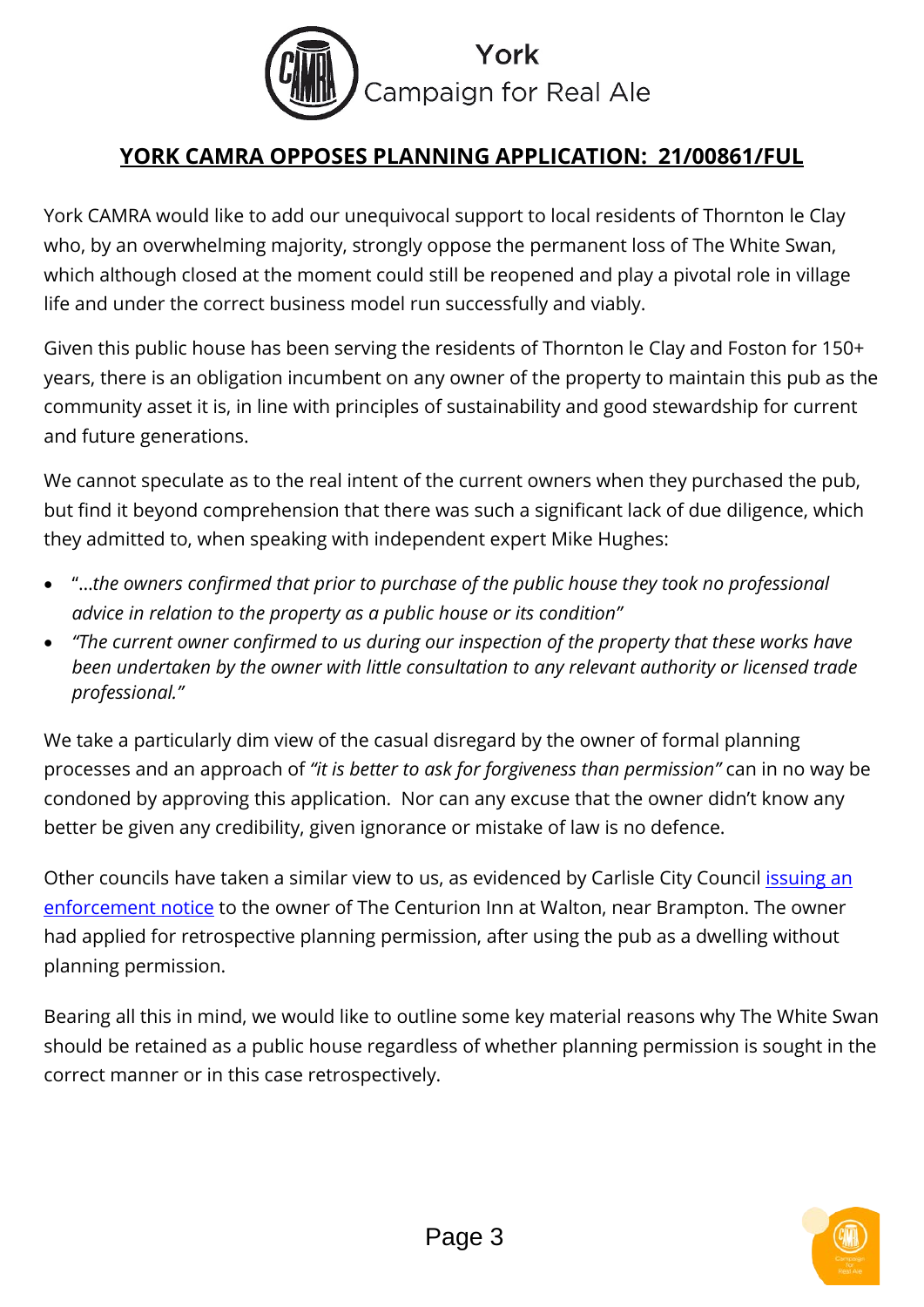

### **Importance as a local Community Asset**

Pubs are called community assets, whether they are being referred to in informal terms or indeed in this case where The White Swan has been formally listed as an Asset of Community Value – thus meeting the important criteria for such a classification. This is important as it gives the community the right to bid for this public house should it be put up for sale. There are now over 120 pubs in the UK that have direct community ownership and many rural examples where pubs serve multiple purposes. The George & Dragon in Hudswell is an excellent example and was the first community-owned public house in North Yorkshire. It serves as a meeting place and venue, it is also home to the village library, a local shop staffed by volunteers, community allotments and free internet access for its patrons.

It was also selected as CAMRA's National Pub of the Year in 2016, the first community-owned pub to win the award.

The White Swan when it was open proved its worth as a valued facility and the residents in their submission to Ryedale Council have highlighted the many ways in which it served local residents and visitors to the area:

- Quiz nights, charity events and coffee mornings
- Significant life events and celebrations in the community (Wakes, Christenings, Birthdays and Wedding receptions)
- Catering for individuals staying in local holiday properties
- Meet-ups and support network for Village mums
- Post school day meetings for staff of Foston C.E. Primary School and Governors
- Post sporting event parties including local horse racing.
- Themed dining e.g. curry nights, fish nights, pie nights.

The NPPF specifically states under "Supporting a prosperous rural economy" in paragraph 84 of the July 2021 edition:

*"the retention and development of accessible local services and community, facilities, such as local shops, meeting places, sports venues, open space, cultural buildings, public houses and places of worship."*

Public houses are specifically mentioned such is their importance to social cohesion, even more importantly within communities not served by other regularly accessible services such as shops and lacking any discernable public transport service – as with Thornton le Clay. When there is an

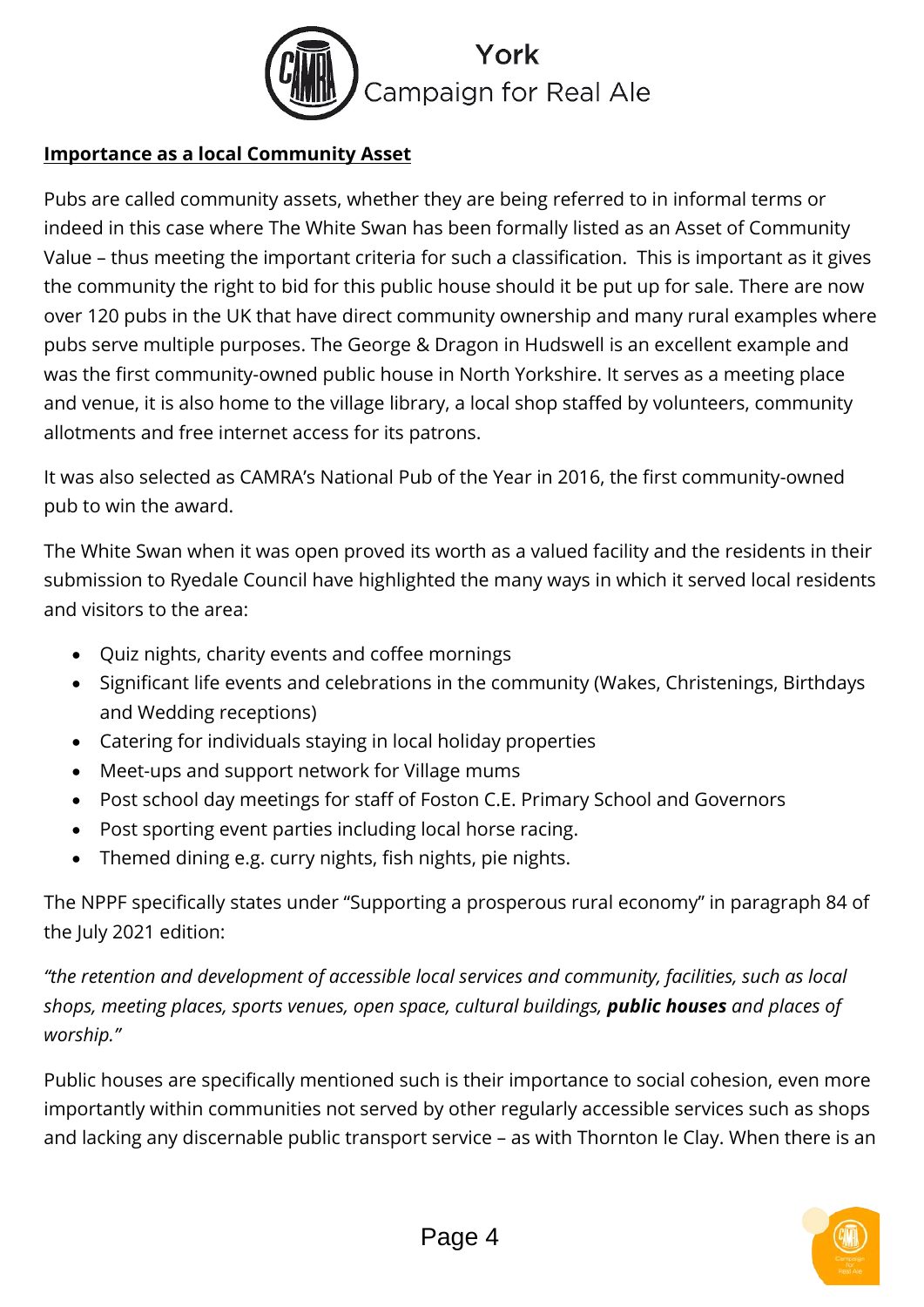

existing valued local facility within conveniently short walking distance of all residents – why should they be forced to go elsewhere.

The Ryedale Local Plan is specifically worded to positively protect community facilities such as The White Swan:

*"In rural Ryedale and in particular those villages that are not well served by public transport, the loss of such facilities can have a major impact on the vitality of local communities as well as individuals, particularly the less mobile and those without access to a car."*

In the appeal case of The Jubilee in a suburb of York (Appeal Ref: APP/C2741/W/18/3213654) where there were a significant amount of public houses that residents could walk to in nearby York city centre, the inspector John Morrison commented when rejecting the planning application:

*"…to make people travel for it when it is in existing supply seems to me to go against the principles of reinforcing a sense of community in a local and not displaced context."*

### **The social importance of rural pubs**

The local presence of a pub within a community is important, as expert national research confirms that outside the home the pub scores the highest of any location as a place where people meet and get together with others in their neighbourhood. "Third places" (neither workplace nor home) are crucial to the maintenance of the community and the enhancement of social capital.

Public houses not only make a valuable contribution to the community and cultural life of neighbourhoods in villages, towns and cities, but at a community level they offer a source of identity and distinctiveness. A national opinion poll by IPPR found that *"outside the home the pub scored the highest of any location as a place where people meet and get together with others in their neighbourhood".* They provide a focal point for opportunities for social interaction and provide places to meet (informally or as part of a community group) which supports community cohesion – in short the essential ingredients of a sense of community and place.

[A recent report by Localis](https://www.localis.org.uk/research/the-power-of-pubs/) highlights the importance of pubs in social infrastructure:

*The closure of pubs in rural areas greatly inhibits the ability for social exchange and leads to the decline of several other community initiatives taking place at the local level. An increasing number of groups have been highlighting this issue. One such is the Countryside Alliance, which is a campaigning organisation promoting the rural way of life, that has been active in highlighting the importance that pubs play in rural communities across the country.*

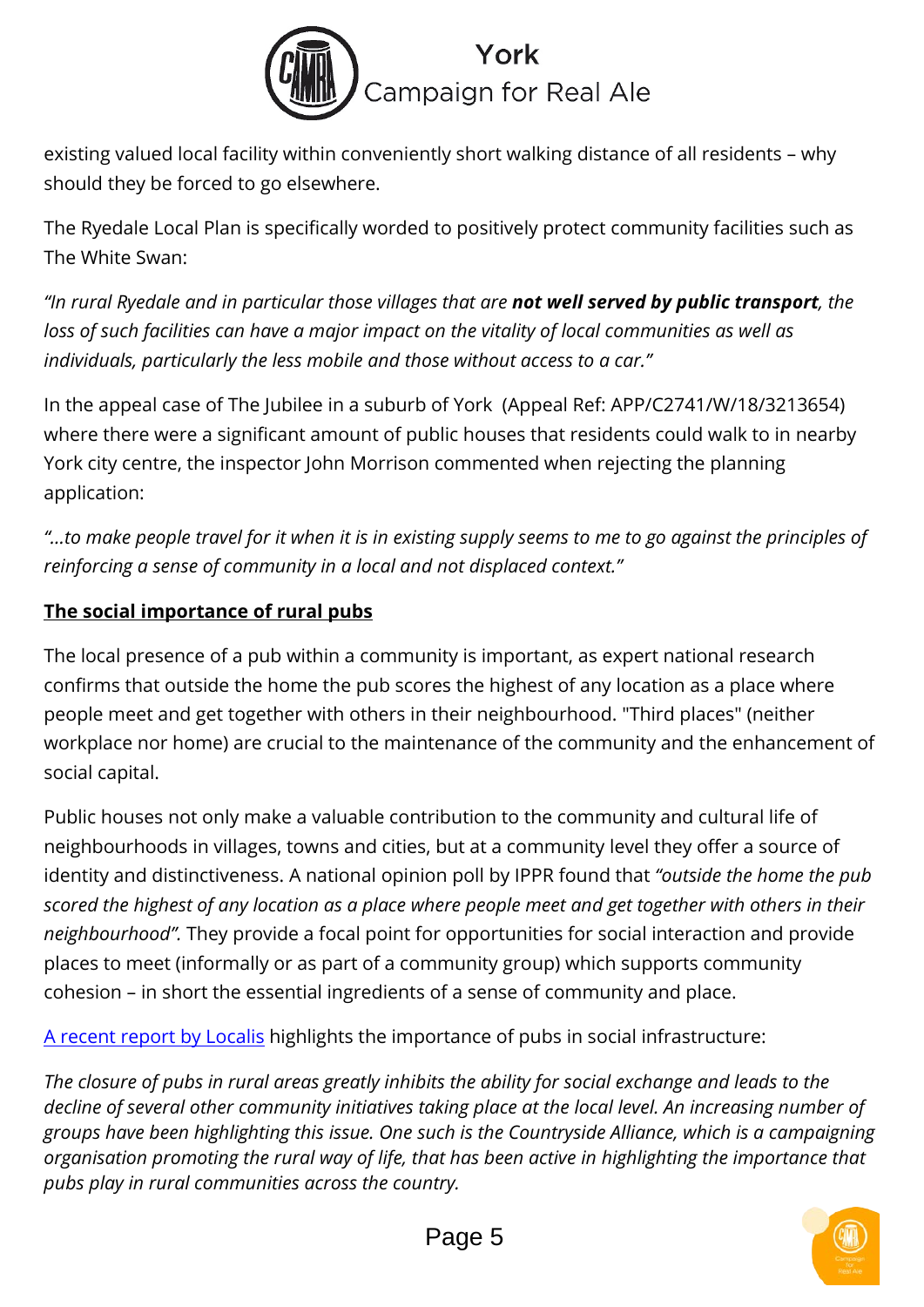

Pubs are a uniquely multifaceted facility: the community value generated by pubs spans social and economic spheres which contribute to the vitality of rural communities and the character of an area. They provide not only historical continuity but are an essential ingredient for promoting healthy communities and maintaining diverse, strong, secure and accessible neighbourhoods.

They make these villages highly desirable places in which to live, helping to provide services locally for the community and beyond, plus they add to the character and distinctiveness of the area as a whole.

The community value generated by pubs strengthens and extends social networks and helps in reducing social isolation particularly in rural areas. The Loneliness Campaign North Yorkshire [Strategic Document for Tackling Loneliness](https://communityfirstyorkshire.org.uk/wp-content/uploads/2020/09/TLC_strategy_report_hi-res_aw.pdf) makes 63 references to rural loneliness and with relevance to pubs states:

- *In many rural areas, the only buildings available (if any) which enable local people to meet socially and/or provide community activities are pubs, village halls and church buildings*
- *the continued closure of rural shops, pubs, schools and services causes problems for the very young and very old, those at highest risk from isolation; and the problems of 'waiting for a bus that never comes' means that socialising becomes an issue for those that don't drive.*

Expert research backs the vital need for rural pubs, concluding that *"Happy people and those who are embedded in large, well-integrated social networks are sick less often. Directly and indirectly, pubs as venues for social communities are likely to yield significant savings on health care budgets".*

These [researchers from the University of Oxford](http://www.ox.ac.uk/news/2017-01-06-your-health-benefits-social-drinking) combined data from three separate studies - a questionnaire-based study of pub clientele, observing conversational behaviour in pubs, and a national survey by the Campaign for Real Ale (CAMRA).

They also found that people who have a 'local' that they visit regularly tend to feel more socially engaged and contented, and are more likely to trust other members of their community. They also observed that those without a local pub had significantly smaller social networks and felt less engaged with their local communities.

Important research by Dr Matthew Mount and Professor Ignazio Cabras the University of Northumbria titled ["Community Cohesion and Village Pubs in Northern England: An Econometric](https://www.tandfonline.com/doi/full/10.1080/00343404.2014.989150)  [Study"](https://www.tandfonline.com/doi/full/10.1080/00343404.2014.989150) studied data that comprised 1488 rural pubs operating within 715 parishes serving a population of over 400, 000 individuals located across Northern England.

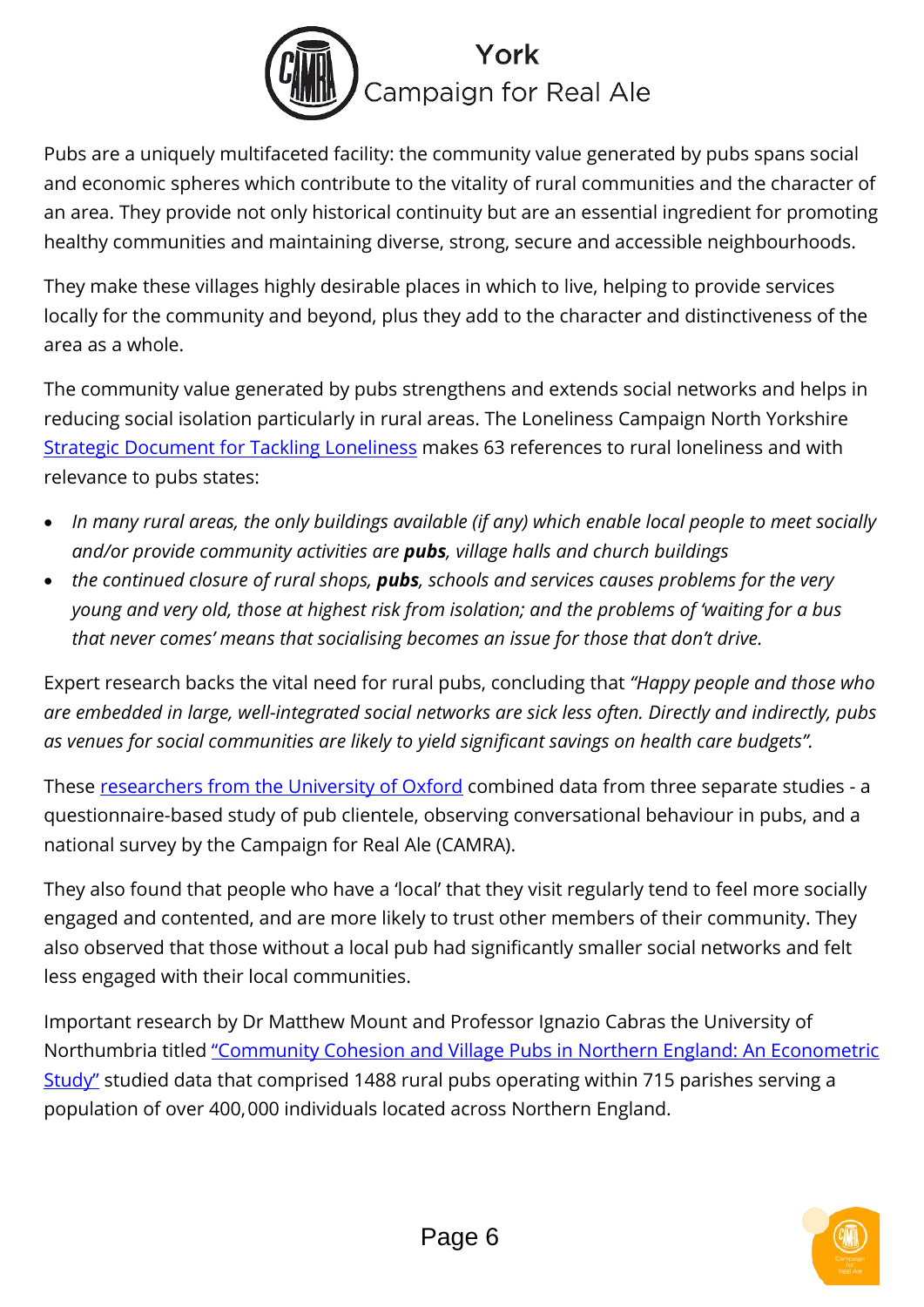

Their research demonstrates the importance of pubs for maintaining rural areas in these regions and they came to some key conclusions:

- *"The traditional village pub is an essential feature of the rural scene, as much like the local market or parish church they act as a meeting place where inhabitants can socialize."*
- *"Findings generated from the analysis identified a positive impact exercised by pubs on the levels of social engagement within rural parishes. The SEM analysis proposed not only corroborates evidence from previous studies, but also provides evidence of a possible cause– effect relationship between the presence of pubs and higher levels of community cohesion in the rural parishes examined."*
- *"The closure of rural pubs is strongly associated with the decline of social drinking and increasing levels of alcohol consumption in private premises. It is vital the Government supports rural pubs with appropriate policies to ensure our rural way of life is maintained."*

An important [recent publication](https://0501.nccdn.net/4_2/000/000/064/d40/appbg_report_feb20-final.pdf) by The All Party Parliamentary Beer Group provides compelling evidence of the importance of pubs within local communities and took exhaustive expert testimony from a wide section of the pub and leisure industry including Molson Coors; Heineken; BII; Greene King; EI Group; UK Hospitality; Pub is the Hub; BBPA; DEMOS; CAMRA.

The APPBG document stated that:

- "*KAM's research showing 95 per cent of people believe pubs and bars play an important role in creating a vibrant local community."*
- *"we heard from licensees about the importance for their customers' mental wellbeing of them having somewhere to go out to;"*
- *"For many, isolation and loneliness are a daily reality, and for some, the only human contact they have is with the friendly face behind the bar. It may be just small talk with another customer about the weather, or a bit of lively discussion about last night's match, but those small moments of connection with another person are what puts pubs at the heart of their communities."*
- *…there are fewer and fewer options for people to come together as a community, to meet strangers, to break out of their narrow echo chambers of opinion. Pubs have an intrinsic value as places to interact."*

Loughborough University's Dr Thomas Thurnell-Read – an expert in the study of alcohol consumption and drinking culture recently published his *latest research paper* which highlights the importance of pubs within local communities:

• *"Pubs were seen as being important to the wellbeing of both communities and of individuals and were are valued for being a central feature of local communities"*

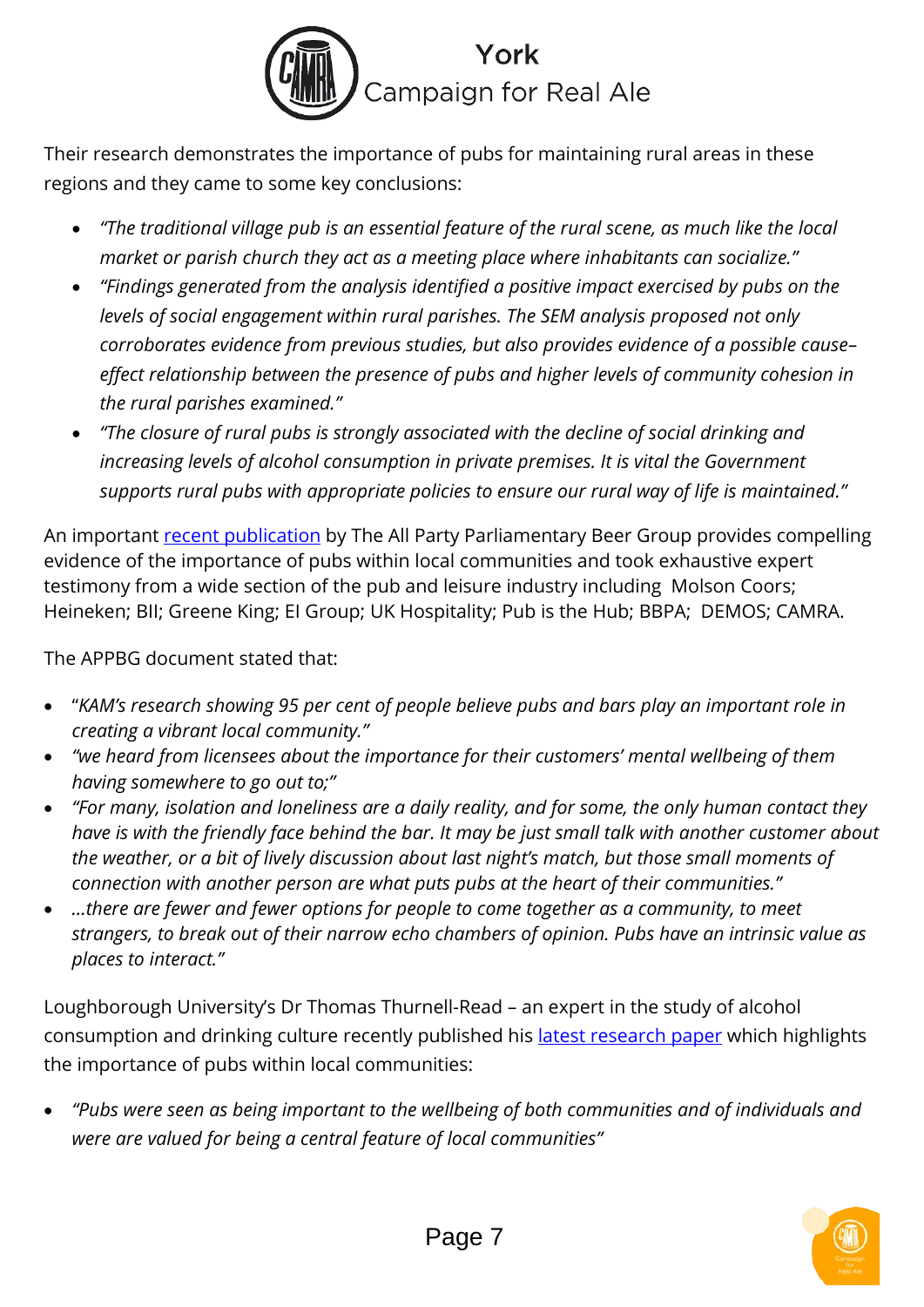

• *"63.9% (of survey respondents) felt that their pub was one of the main places that people living in the local area can socialise. 85.9% of respondents agreed and strongly agreed with the statement 'When a pub closes the local community suffers."*

#### **The importance of village pubs to the rural economy**

Pubs support 884,860 jobs across the UK, £12.1bn of wages, and £23.4bn of GVA across the country. [\(Oxford Economics 2020\)](http://beerandpub.com/wp-content/uploads/2020/09/UK-Beer-and-Pub-Sector-Coronavirus-Scenarios-report_Sep20.pdf)

Pubs and bars provide about 119,000 jobs in rural areas of England and Wales (ONS, 2018)

*Pubs "pack a powerful economic punch, with each pub contributing around £100,000 to its local economy every year."* Taken from "Pubs showcased as part of Best of British"; Department for Communities and Local Government and The Rt Hon Brandon Lewis MP Part of: Localism and Tourism Published: 29 July 2013

This is [further backed up by research](https://rsnonline.org.uk/rural-pubs-are-community-hubs) at Northumbria University's Newcastle Business School who calculated the local economic impact to be between £80,000 and £120,000. So even if The White Swan was at the lowest end of "economic impact" - it could deliver £80,000 of economic impact to the local area, with not only direct employment of local residents but a positive impact on the local supply chain. Should The White Swan become a residential dwelling that would represent in effect an "opportunity loss" to the local supply chain of up to £80,000.

This local supply chain could include butchers; bakers; cheesemakers; local producers; farmers; local breweries – in fact [a major report](http://beerandpub.com/wp-content/uploads/2018/04/Grain-to-Glass-Report.pdf) by the NFU highlighted one rural pub in North Yorkshire – The Angel at Hetton, that specifically evidenced that their food and drink came from 22 suppliers across the local area.

Research from Northumbria University found there is a strong positive relationship between an increase in the number of pubs and [an increase in house prices.](https://www.morningadvertiser.co.uk/Article/2020/02/26/How-do-pubs-impact-house-prices-in-the-countryside) The research showed that in rural areas, preserving pubs from closure can help keep house prices stable and 'may even increase the value of localised house markets'.

Data from 373 local authorities gathered between 2005 and 2015 found that this effect was particularly strong in predominantly rural areas.

The now Chancellor of the Exchequer Rishi Sunak (MP for Richmond) has previously highlighted [the importance of village pubs](https://www.darlingtonandstocktontimes.co.uk/opinion/14928316.pubs-can-be-a-key-part-of-the-rural-economy/) to the rural economy and spoke of the Chief Exec of Welcome to Yorkshire's powerful testimony to a parliamentary Select Committee of the interconnectedness of the rural economy where if one part of a local economic ecosystem disappears it negatively impacts on other businesses.

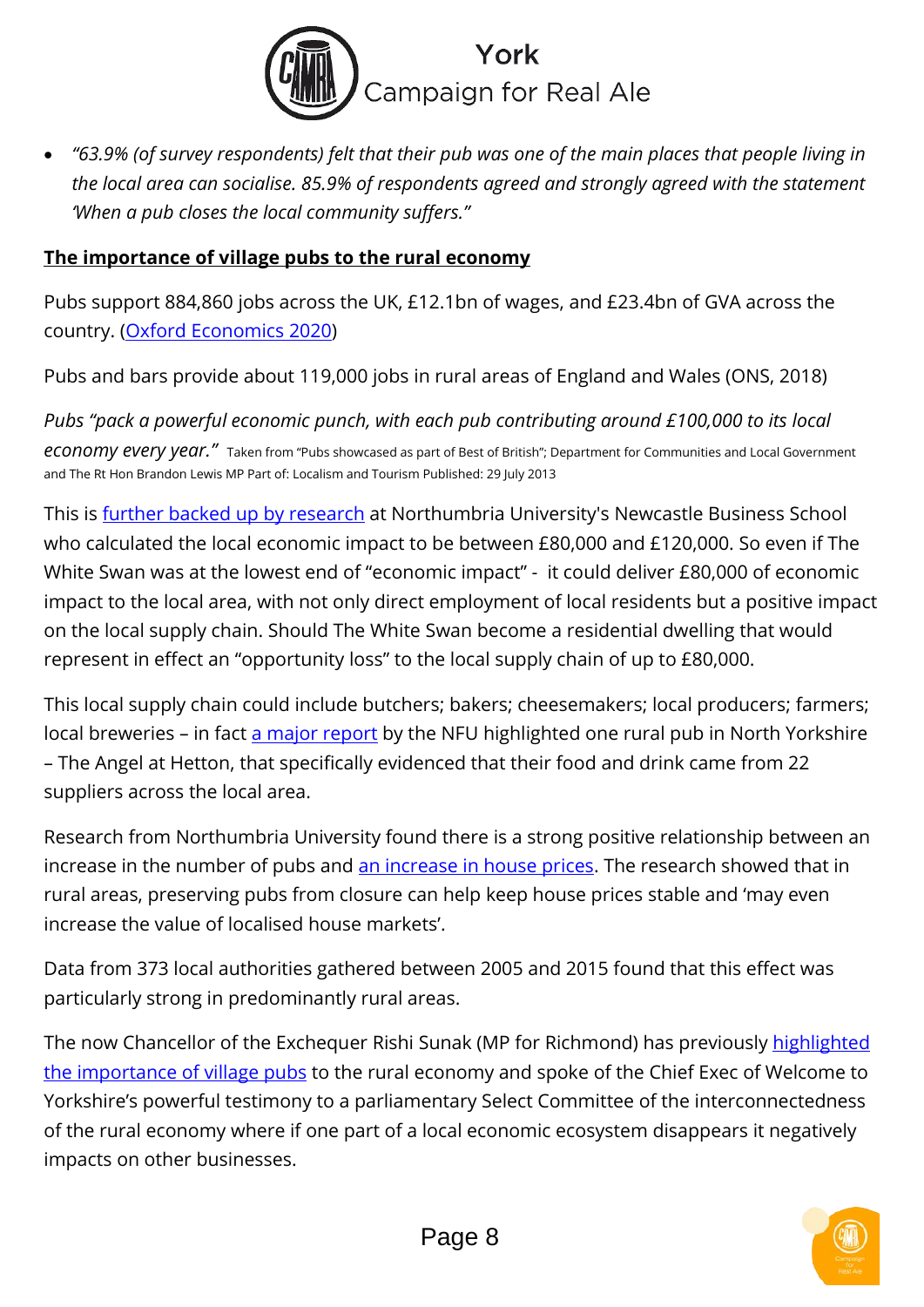

## **Lack of suitable alternative facilities by distance**

An appeal decision (APP/Y9507/W/19/3229374) regarding The Queens Hotel, Selborne rejected the argument of alternative nearby facilities and the inspector stated:

*"Spatial proximity should not be regarded in itself as a reliable indicator of the value placed on public houses by local communities."*

There is certainly a lack of suitable alternative public houses within an acceptable distance from Thornton le Clay. Parties supporting this application have made attempts to justify the permanent closure of The White Swan by erroneously pointing to a supposed plentiful supply of superior alternatives. A list was even supplied as an annex which was poorly researched and compiled. The nearest pub The Thompson Arms was named as being in Thornton le Clay even though the pubs own website gives their address as Flaxton Station, Flaxton. More importantly it is a single roomed pub that doesn't even begin to match The White Swan in the amenities it offers and is a 2,200 metre walk from Thornton le Clay along an unlit road without any pathway. This negates the whole point of visiting a pub in that it needs to lend itself to the spontaneous casual visit. Local residents without transport who at 8pm at night think "I quite fancy a quick drink in my local" would need to forward plan to order a taxi from Malton or York. Research also shows that having to drive to a rural pub is the biggest disincentive to visiting. People would rather stay in than drive to a pub and not be able to have an alcoholic drink.

The Ryedale Local plan makes numerous references to an acceptable distance of 720 metres to access local amenities – such as a Village Hall – which offers fewer facilities than a local public house. A village hall is a static amenity without the versatility of a pub. It usually has to be prebooked and doesn't not offer the opportunity for spontaneous social interaction that the village pub does. They are complementary but different.

This is supported by a planning appeal decision (APP/H1705/W/17/3169774) regarding The Old House at Home, Newnham in which the inspector Patrick Whelan stated:

*"I note the village hall which is used for social gatherings and activities; however, it requires booking in advance and provides a venue with a quite different facility and character to a pub."*

Research shows the statistically significant impact of pubs and village halls on the levels of community cohesion, measured by the COMCOH index, and public houses consistently score double that of village halls.

Many local authorities make it clear that a comfortable distance to a local amenity such as a pub should be around 800 metres. Some use this as an acceptable distance to an alternative

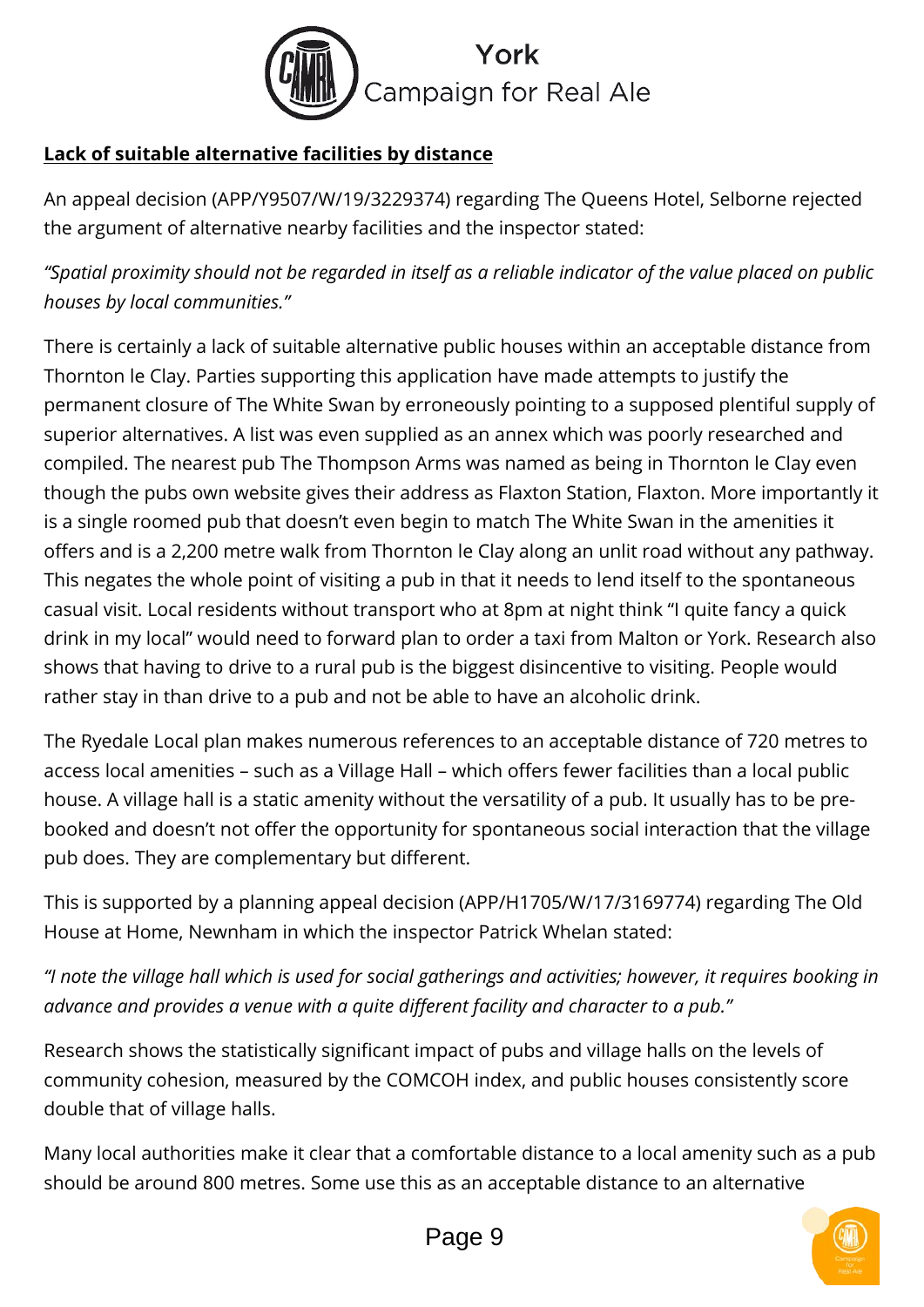

amenity. A simple search in a search engine such as Google or Bing shows that many councils still use *Guidelines for Providing for Journeys on Foot (The Institution of Highways & Transportation, 2000)* in their calculations. This actually states that outside of urban areas 1200 metres is an acceptable walking distance. The nearest alternative pub named by Prism is The Thompson Arms which is excessively longer at 2,200 metres. People are not going to walk 27 minutes for a casual drink, nor should they be required to when a pub already exists in the village.

### **Lack of suitable nearby alternative pubs as an equivalent facility**

There are numerous examples of planning decisions that consider nearby alternatives not convincing enough of an argument to lose a unique community pub.

In the planning appeal concerning The Maypole, Acton Bridge (APP/A0665/W/18/3219332) the inspector J Moss stated:

*"the existence of another PH in the village is not sufficient to demonstrate that the facility at the appeal site is surplus to the needs of the community."*

In another similar decision (APP/H1705/W/17/3169774) regarding The Old House at Home, Newnham, the inspector Patrick Whelan was not satisfied that nearby pubs and the local village hall were sufficient a reason for the loss of a community facility and also commented on the strength of support similar to that of local residents in Thornton le Clay:

*"There are other pubs in the wider area, though their distance a short drive away, would mean they serve the local needs of this community less.*

*Furthermore, the pub's listing as an ACV under the Localism Act 2011 formally recognises that the resumed use of the building would support the well-being and the social interests of the local community. The strength of support for its retention indicates how valued the pub is as an important local community facility which is still very much needed"*

The arguments referring to alternative pubs in the area fail to acknowledge that an area can have (and probably needs) a diversity of pubs that appeal to different tastes and clientele. Not all pubs are the same and pubs close to each other can all be successful by offering different experiences.

This is very well articulated by planning inspector H Porter regarding The Red Lion, Overton when rejecting the application (APP/H1705/W/18/3204499) to turn the pub into a residential dwelling:

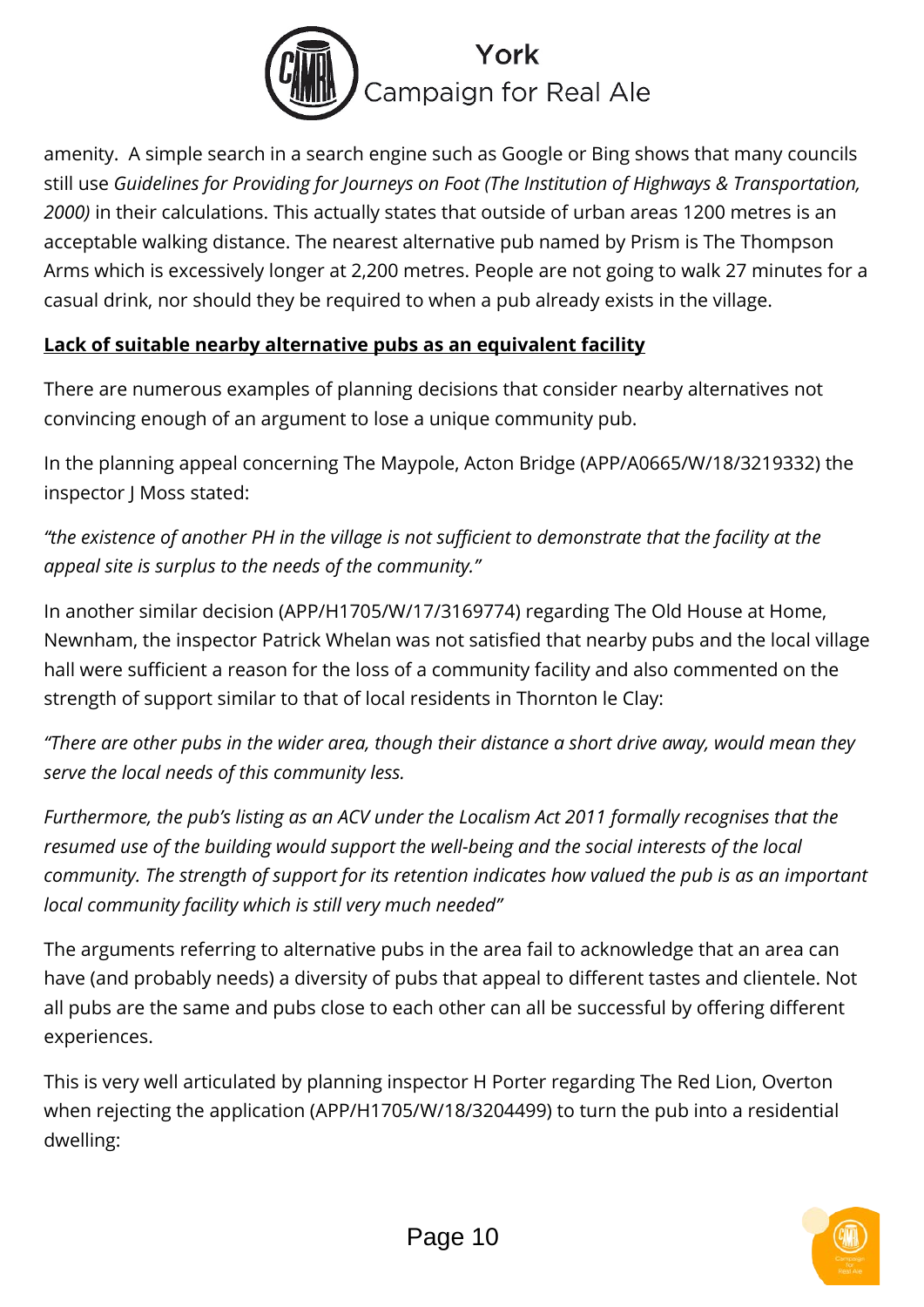

*There are other public houses in Overton, as well as establishments that serve food. However, an alternative facility is not just one where a customer could be served food or alcohol; and the success of one establishment does not have to preclude success at the other. From the representations of interested parties, including the local Business Association, it is evident that the local need for the Red Lion Inn is as one of a range of establishments in Overton suiting a variety of requirements."*

Finally, supporters of this retrospective planning application cite the appeal decision regarding The Royal Oak in Nunnington, which in no way can be considered similar to Thornton le Clay and so should be discarded as a red herring.

Firstly the two establishments are fundamentally different in that one (The White Swan) demonstrated viability until its closure due to the pandemic, whereas The Royal Oak was historically declining in turnover according to its owners.

The White Swan also offers a significantly more enhanced retail opportunity - being larger internally so offering more "covers" and with a far larger car park which is essential for tourism and a huge beer garden, again absent at The Royal Oak.

The Royal Oak also had competing food outlets in Nunnington (Old Yard Coffee Shop and the Café at Nunnington Hall National Trust) which diverted trade from it. The White Swan has no such competition.

It is also worth noting that the inspector at the Royal Oak appeal publicly asked if The Royal Oak was an Asset of Community Value which showed he viewed that as a material consideration.

### **Viability of The White Swan**

Firstly it is of paramount importance to recognise the statement in his report to Ryedale District Council by independent expert witness, Chartered Surveyor – Mike Hughes:

*"in my opinion the White Swan is economically viable."*

There is compelling evidence from the former licensee / tenant Julie Long who has publicly stated in her own objection:

*"We ran The White Swan as a successful business for over 6 years employing over 10 members of staff."*

It should be patently obvious to anyone without confirmation bias that a pub employing 10 people (including 2 full time) is running a successful business model and all of the pubs quoted in the Prism document were open and offering alternatives to potential diners during that time

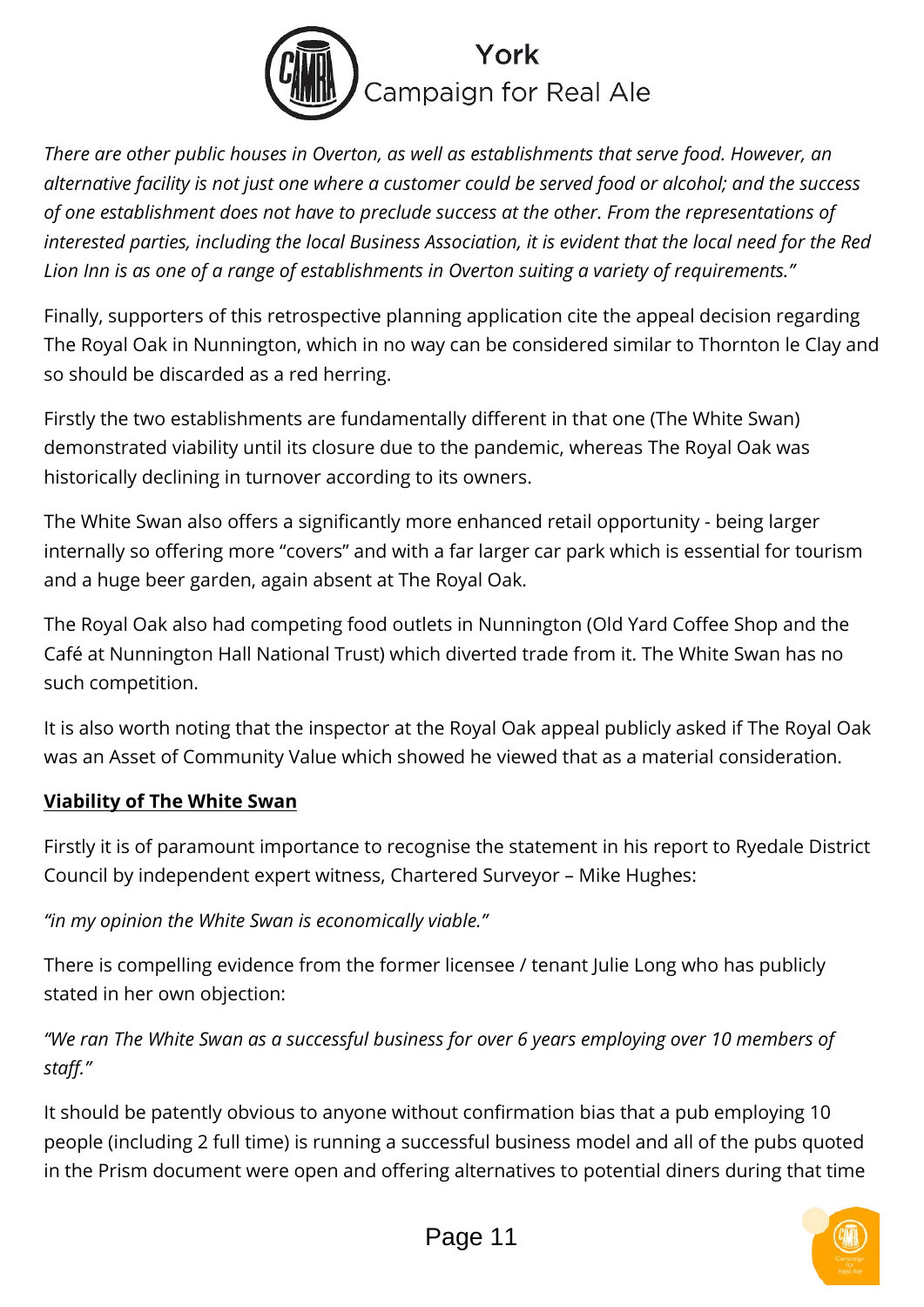

period. The fact that they didn't cause The White Swan to be disadvantageously affected should be evidence that there is a hospitality market big enough to accommodate all current local pubs including The White Swan.

There is every reason to assume that, given that this public house is free of tie and so the prohibitive pricing of beer that has to be purchased from pub companies, beer can be purchased from local breweries at an optimum price and this also gives added appeal. One only has to look at a local CAMRA award winning pub like The Mended Drum in Huby to see what is possible with a great beer offering combined with great food notwithstanding significant competition in the surrounding area.

It is a fallacious argument that nearby alternatives restrict the ability of The White Swan to be successful. In fact the 3 pubs stated as being nearest to Thornton le Clay don't have a food offering, which was a crucial part of the economic success of the pub under Julie Long who called it a "food led business".

Inspector S Edwards makes the same point in the appeal ruling (APP/Y9507/W/19/3229374) regarding The Queens Hotel, Selborne:

*"public houses do not necessarily have to be restricted in number to enhance their viability, as this would otherwise prevent competition and complementarity"*

### **IN CONCLUSION**

We contend that no party has made a convincing argument to support the loss of the (Asset of Community Value) The White Swan. There is no compelling reason why a historically financially profitable business that was also a fundamental community hub should be lost due to the overwhelming need for a residential property.

The Ryedale Local Plan rightly states the importance of community facilities and states

"*This Strategy considers these facilities to have an importance and they should be protected as far as possible*."

It would be an unacceptable loss to the local community if the planning application was approved. The retrospective planning application does not satisfy **any** of the conditions stated in the Local Plan SP11 in order for it to be granted:

• Huge local opposition from local residents and the local school and parish council shows that they want to retain the The White Swan as a much needed community facility